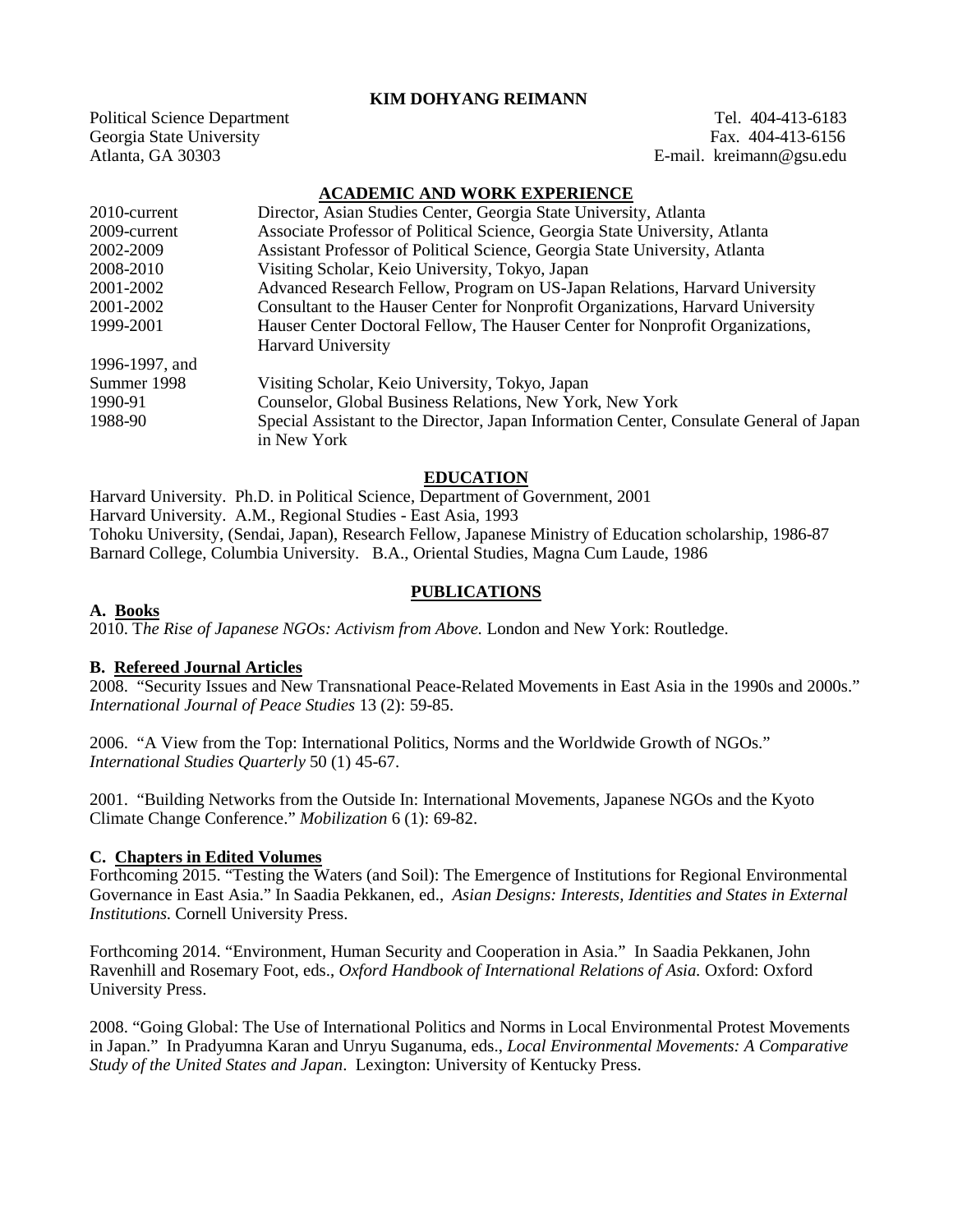2005. "Up to No Good? Recent Critics and Critiques of NGOs." In Henry F. Carey and Oliver P. Richmond, eds., *Subcontracting Peace: The Challenges of NGO Peacebuilding.* Aldershot, UK: Ashgate.

2003. "Building Global Civil Society from the Outside In? Japanese International Development NGOs, the State, and International Norms." In Frank J. Schwartz and Susan J. Pharr, ed., *The State of Civil Society in Japan*. Cambridge: Cambridge University Press.

2002. "Building Networks from the Outside In: International Movements, Japanese NGOs and the Kyoto Climate Change Conference." In Hank Johnston and Jackie Smith, ed. *Globalization and Resistance: Transnational Dimensions of Social Movements.* Lanham, MD: Rowman and Littlefield.

## **D. Reviews and Case Studies**

2005. Book review of *Gender and Human Rights Politics in Japan* (by Jennifer Chan-Tiberghien) in *Pacific Affairs* 78 (1): 138-139.

2002. Book review of *Organizing the Spontaneous: Citizen Protest in Postwar Japan* (by Wesley Sasaki-Uemura) in *Pacific Affairs* 75 (3): 469-70.

2002. Comment on case study: "Implementing Environmental Policy in Biodiversia." *Public Performance and Management Review* 25 (3): 320-22.

1999. Book review of *Japan, Internationalism and the UN* (by Ronald Dore) in *Journal of Asian Studies* 58 (3): 837-38.

## **E. Monographs and Working Papers**

2002. "Global Citizens in a Borderless World? States, International Politics, and the Delayed Appearance of Environmental Advocacy NGOs in Japan," Civil Society in the Asia-Pacific Monograph Series, Program on US-Japan Relations, Harvard University.

2001. "The Spread of Global Civil Society in the 1990s: Domestic Structures, International Socialization and the Emergence of International Development NGOs in Japan," Cornell University Workshop on Transnational Contention, Working Paper #2001-05.

## **F. Manuscripts Under Review or in Progress**

Journal articles under review:

"How Do Norms Spread? Norms Diffusion among IGOs and the Case of the Asian Development Bank," revise and resubmit, at the *Journal of East Asian Studies*

Manuscripts in progress:

"Governance and Transnational NGO Networks in East Asia: The Case of the ADB" (Article)

"Meeting at the Summit: Regional Institutions and Transnational Activism in East Asia" (Article)

# **PAPERS AND PROFESSIONAL PRESENTATIONS**

## **Invited Conference Papers and Presentations:**

"NGOs and Regional Environmental Governance: Transboundary Conservation in Southeast Asia."

• Social Science Research Council (SSRC) Abe Fellows Retreat, Tarrytown, New York, January 18 – 21, 2013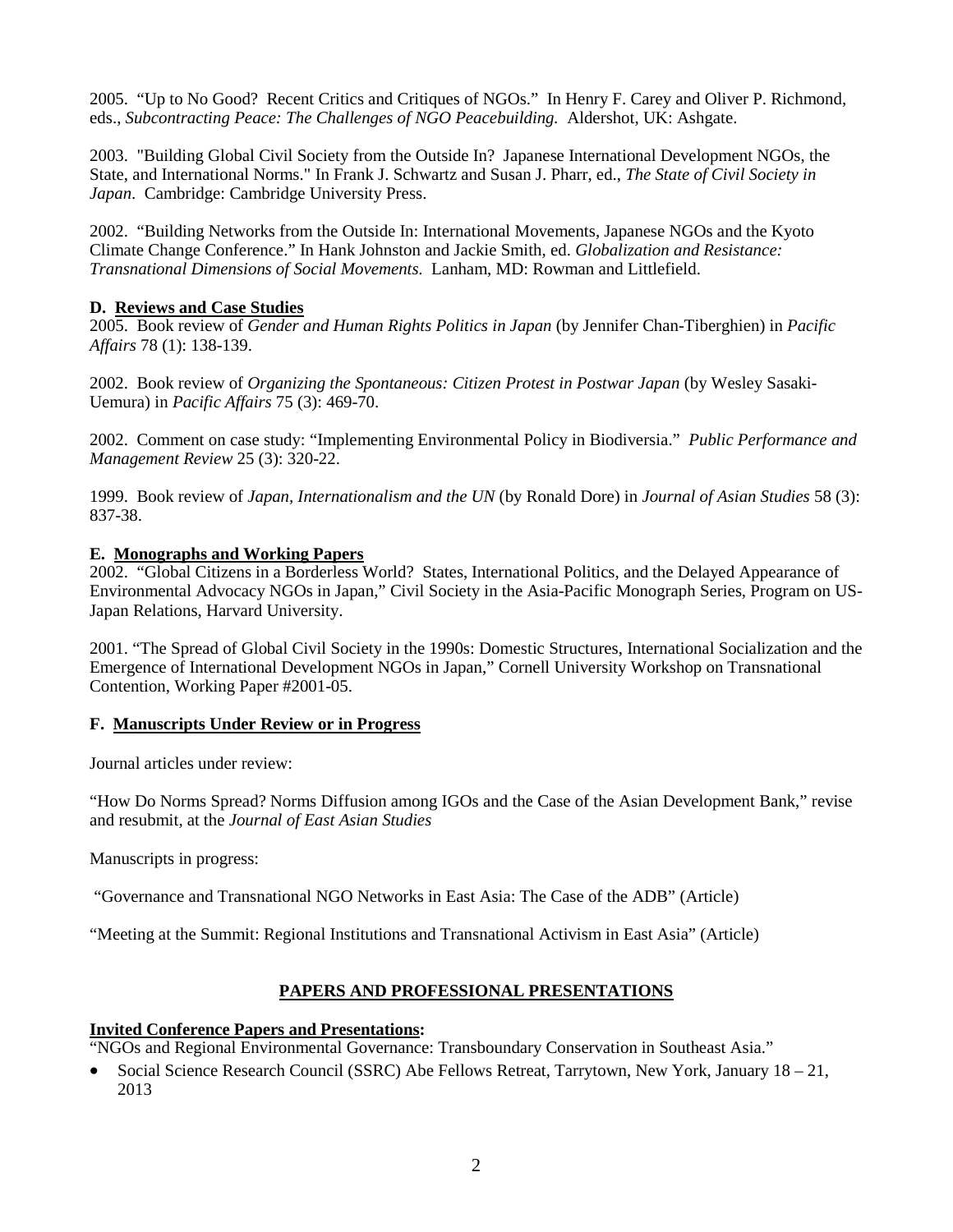"Testing the Waters (and Soil): The Emergence of Institutions for Regional Environmental Governance in East Asia," Paper and Presentation

• Institutionalizing Asia Workshop and Project, University of Washington, September 28-29, 2010

"Regional Environmental Governance and NGOs: Field Notes from Cases from Southeast Asia," Presentation

• Southeast Asian scholars at the Center for Southeast Asian Studies, Kyoto University, Japan, May 16, 2010

"Christian Organizations and NGOs as a Location of Activism in Japan," Paper and Presentation

• Oberlin Shansi Centennial Symposium, Oberlin, April 11-13, 2008

"NGOs, Transnational Networks and Regional Governance in East Asia," Presentation

• Symposium "Catching the Wave: Connecting East Asia through Soft Power," University of California, Berkeley, October 5-6, 2007

"Regional Institutions and the Emergence of Transnational Civil Society in East Asia," Paper and Presentation

• International Symposium on "Designing toward the Ordering of Political Society in a Multi-Cultural and Pluri-generational World: Dynamics of Civil Society in a Multicultural World," Keio University, Tokyo, Japan, November 25-26, 2006

"The Rise of Citizen Activism in World Politics: International Governance and the Symbiotic Relationship between NGOs and International Institutions," Paper and Presentation

• International Congress, "The Current International Relations: Economic, Social and Political Issues," University of Colima, Colima, Mexico, November 9-10, 2006

"Security Issues and Peace-Related Social Movements in East Asia in the 1990s and 2000s" (with Xinsong Wang), Paper and Presentation

• Southern Symposium on Asian Regional Security, University of Tampa, October 27-28, 2006

"The International NGO System and the Emergence of Development NGOs in Japan," Presentation

• "Civil Society and the Donor-State-NGO System: A CMI-UoB International Research Conference," University of Bergen, Norway, October 30-31, 2003

"Going Global: International Politics, NGOs and the Environmental Movement in Japan," Paper and Presentation

• Grassroots Environmental Movements in Japan and the United States International Conference, University of Kentucky, April 25-26, 2003

"Building Global Civil Society from the Outside In? Japanese International Development NGOs, the State, and International Norms," Conference Paper and Seminar Presentation

• Harvard University/East-West Center Joint Conference on "Global Perspectives on Civil Society in Japan," East-West Center, Honolulu, January 12-16, 2000

# **Papers and Presentations at Professional Conferences:**

"Regional Environmental Governance and the Diffusion of Ideas: Comparisons from Southeast Asia," Conference Paper and Presentation

• International Studies Association (ISA), Annual Convention, San Francisco, April 6, 2013

"Regional Environmental Governance: NGOs, States and the Sulu-Sulawesi Marine Ecoregion," Conference Paper and Presentation

• International Studies Association (ISA), Annual Convention, New Orleans, February 17, 2010

"Meeting at the Summit: Regional Institutions and Transnational Activism in East Asia," Conference Paper and **Presentation**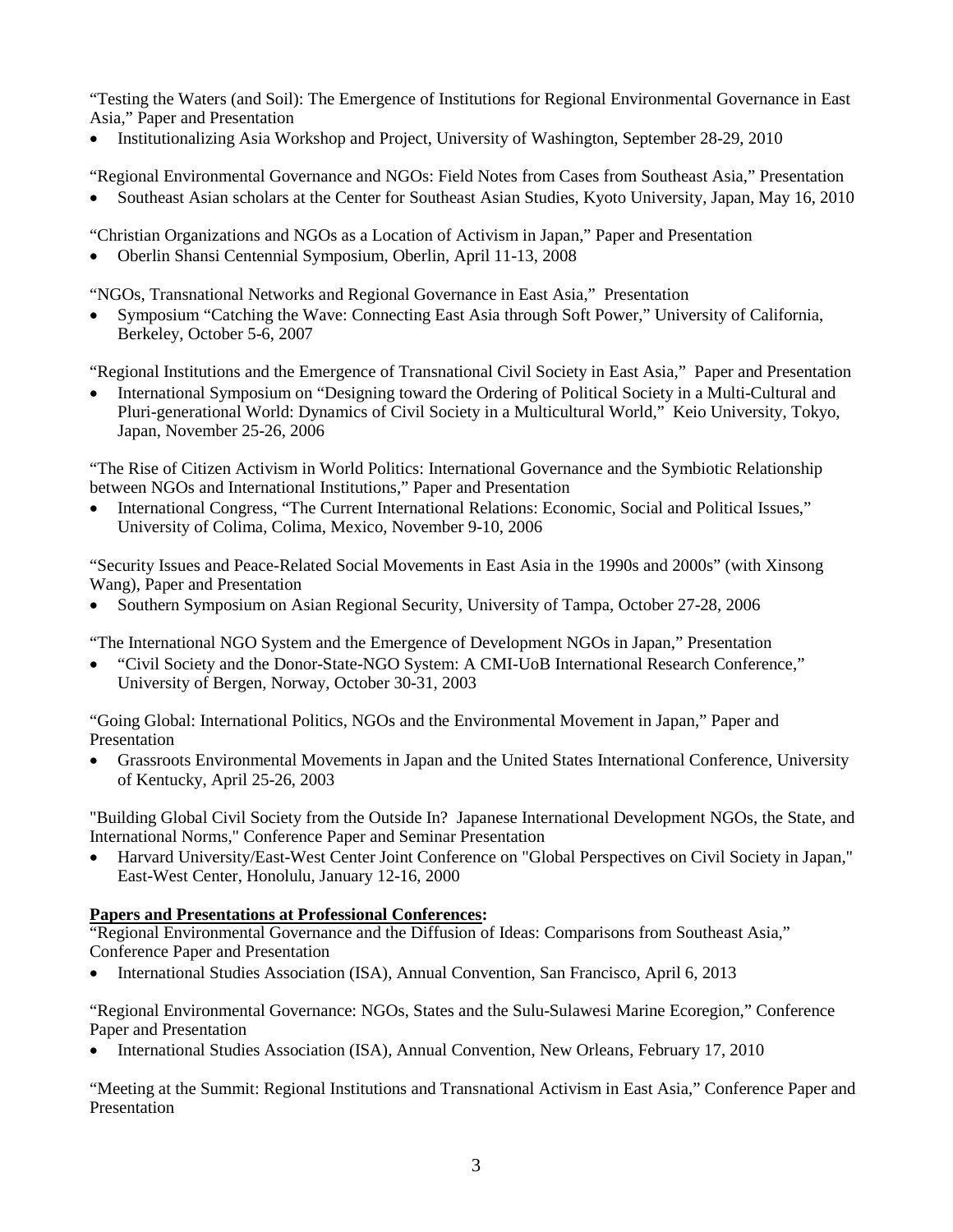• Association for Asian Studies (AAS), Annual Conference, Boston, March 22-25, 2007

"Meeting at the Summit: Regional Institutions and the Rise of Regional Transnational Activism," Conference Paper and Presentation

• ISA Annual Convention, Chicago, February 28-March 3, 2007

"Transnational Environmental Networks in Asia: Societal Activism, NGOs and the Case of Shrimp Farms and Manrove Preservation," Conference Paper and Presentation

• AAS, Annual Conference, San Francisco, April 6-9, 2006

"International Norms and Institutional Change at the Regional Level: The Case of the Asian Development Bank and Participatory Development," Conference Paper and Presentation

- American Political Science Association (APSA), Philadelphia, August 31-September 3, 2006
- Association for Asian Studies Southeast Conference (AAS SEC), Atlanta, January 21-22, 2006.

"Transnational NGO Networks, the Asian Development Bank and the Rise of Society in Regional Politics in East Asia," Conference Paper and Presentation

- AAS Annual Conference, Chicago, March 31 April 3, 2005
- ISA Annual Convention, Honolulu, Hawaii, March 1-5, 2005

"Transnational Environmental Networks and Global Governance in East Asia," Conference Paper and Presentation

- Georgia Political Science Association, Savannah, GA, November 11-13, 2004
- International Studies Association South, Columbia, South Carolina, Oct. 21-23, 2004

"Political Globalization and the Growth of Transnational Environmental Networks in Asia," Conference Paper and Presentation

- The Association for Research on Nonprofit Organizations and Voluntary Action (ARNOVA), Annual Conference, Denver, November 20-22, 2003
- ISA Annual Convention, Portland, February 25-March 1, 2003 (Panel Organizer)

"Connecting Global and Local Societal Activism: International Politics, NGOs and the Environmental Movement in Japan," Conference Paper and Presentation

- AAS Annual Meeting, New York, March 27-30, 2003.
- ISA Annual Convention, New Orleans, March 24-27, 2002

"International Politics, Norms, and the Worldwide Growth of NGOs," Conference Paper and Presentation

- American Political Science Association (APSA), Annual Conference, Boston, Aug. 26-Sept. 1, 2002
- ISA Annual Convention, New Orleans, March 24-27, 2002

"Riding the International Wave: Sustainable Development, Advocacy NGOs and Official Development Assistance (ODA) Policy in Japan in the 1990s," Conference Paper and Presentation

• ISA Annual Convention, Chicago, February 20-24, 2001

"Civil Society and Official Development Assistance: International Politics, Domestic Structures and the Emergence of International Development NGOs in Japan," Conference Paper and Presentation

- International Political Science Association (IPSA), World Congress, Quebec City, August 1-5, 2000
- ISA Annual Convention , Los Angeles, March 14-18, 2000
- AAS Annual Meeting, San Diego, March 9-12, 2000

"Building Networks from the Outside In: International Movements, Japanese NGOs and the Kyoto Climate Change Conference," Conference Paper and Presentation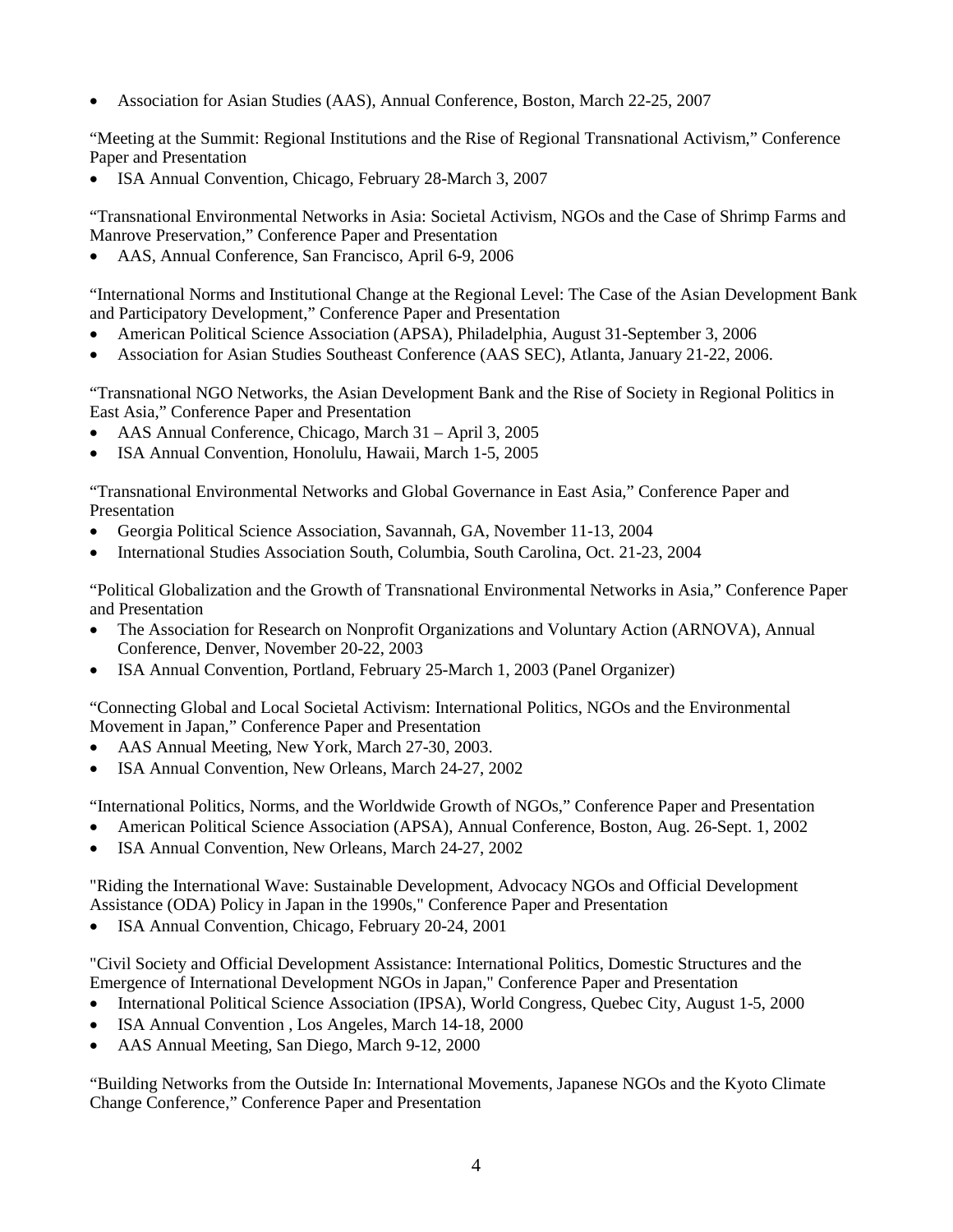• Northeastern Political Science Association and International Studies Association - Northeast, Annual Meeting, Philadelphia, November 11-13, 1999

# **Invited Presentations at Seminars and Colloquia:**

"Regional Environmental Governance and NGOs: Field Notes from Cases from Southeast Asia," Presentation

• Center for Southeast Asian Studies, Kyoto University, Kyoto, Japan, May 26, 2010

"NGOs, Regional Governance and Sustainable Development in East Asia," Presentation

• Sophia University Institute of Comparative Culture Lecture Series, Sophia University, Tokyo, Japan, July 17, 2008

"International Politics, Norms and the Worldwide Growth of NGOs," Paper Presentation

• Departmental Seminar (Sociology 790R), Sociology Department, Emory University, Atlanta, January 31, 2003

"Going Global: International Politics, International Norms and the Japanese Environmental Movement in the 1990s," Presentation

• US-Japan Program Seminar, The Program on US-Japan Relations, Weatherhead Center for International Affairs, Harvard University, Cambridge, October 7, 2003

"International Environmental NGOs and Japan," Lecture

• The Center for International Affairs, Middlebury College, November 27, 2001

"International NGOs: General Observations and the Case of Japan," Presentation

• Workshop on Transnational Contention, Cornell University, November 19, 2001

"State Policies and the Emergence of International Development NGOs in the West: Lessons and Questions for Japan," Presentation

• The NGO-Government Research Seminar Group, Shanti Volunteer Association, Tokyo, July 18, 2000

# **GRANTS AND AWARDS**

- Korea Foundation, Grant for Establishment of a Professorship, applied for funding for a tenure track professorship in political science and economics (unsuccessful) 2013
- Academy of Korean Studies, 3-year grant for a visiting Korean language instructor (covering salary)  $(2013-15)$
- GSU International Strategic Initiative (ISI) grant, Development of Korean Studies at GSU \$10,400 including supplementary funds (2012-13)
- 2CI Chinese Studies Cluster Hire, GSU-funded Initiative (2010)
- Social Science Research Council, Abe Fellowship, 2008-2009 (\$73,000)
- Hambidge Center Fellow, 2007
- Research Initiation Grant, Georgia State University, 2006 (\$9,936)
- Association for Asian Studies, Northeast Asia Council Short-term Travel to Japan Grant, Summer 2005 (\$2000)
- Phi Beta Delta Honor Society for International Scholars, Alpha Lambda Chapter of Georgia State University, inducted 2005
- Writing Across the Curriculum Grant, Georgia State University, 2003 and 2006
- Focus Field Award, The Association for Research on Nonprofit Organizations and Voluntary Action, 2001
- Hauser Center Doctoral Fellow, The Hauser Center for Nonprofit Organizations, Harvard University, 1999-2001
- Fred Hartmann Award for the Best International Studies Paper Delivered by a Graduate Student at the 1999 Annual Meeting of the International Studies Association - Northeast, 1999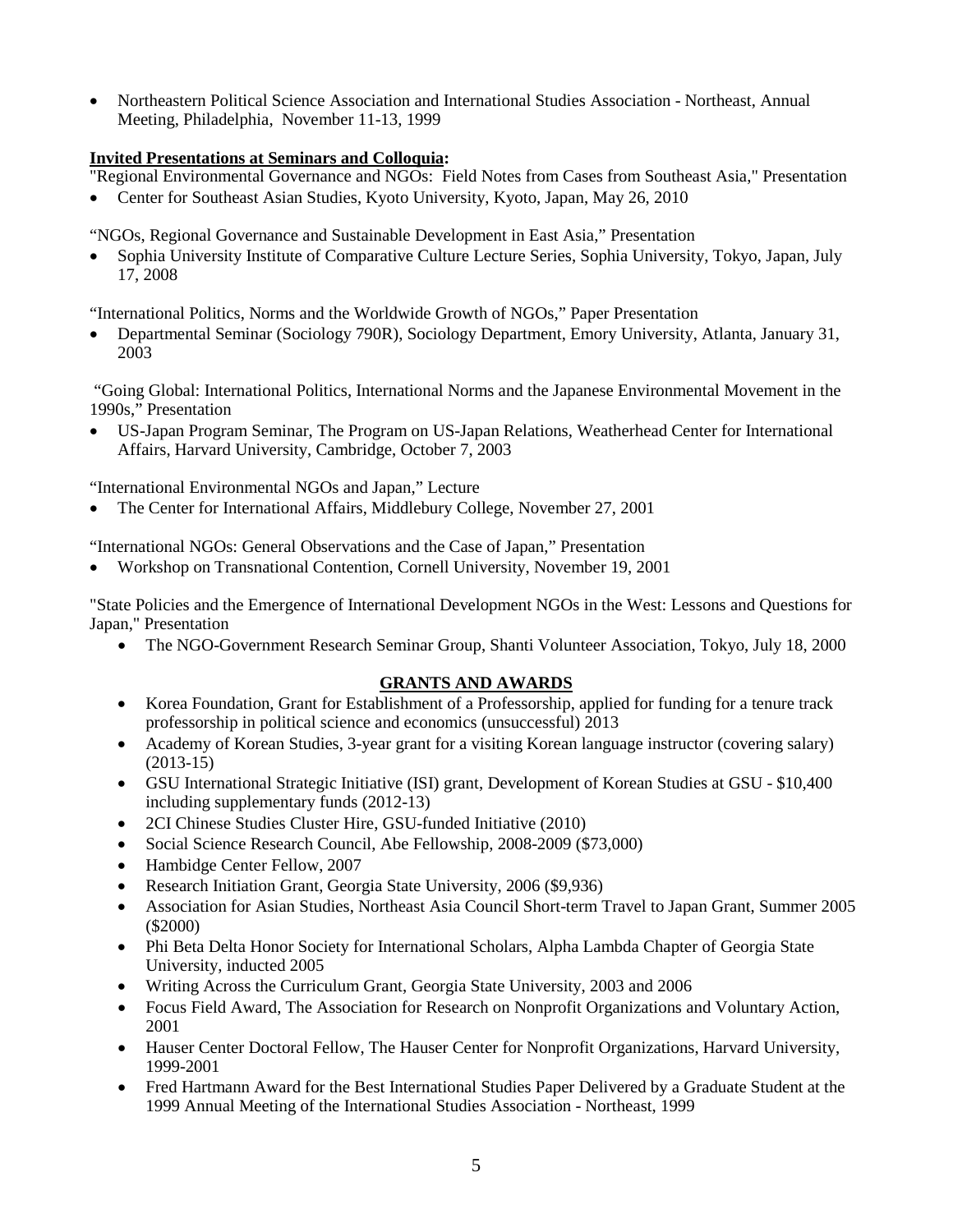- Reischauer Institute Dissertation Completion Fellowship, Harvard University, 1998-1999
- National Security Education Program (NSEP) Dissertation Fellow, 1995-1998
- The Kiyo Akiyama Award, Program on US-Japan Relations, Harvard University, 1998
- Phi Beta Kappa, Barnard College, Columbia University, 1986
- Taraknath Das Prize in Oriental Studies, Columbia University, 1986

# **ACADEMIC AND PROFESSIONAL ACTIVITIES**

Reviewer, Center for Global Partnership, Grant program, 2011

Reviewer, *World Politics*, 2011

Reviewer, *Review of International Organizations*, 2011

Reviewer, National Science Foundation, Science, Technology, and Society Program, grant proposal 1029736, 2010

Reviewer, *Environmental Politics*, 2009

Reviewer, *International Studies Review*, 2008

Reviewer, *Kasarinlan Philippine Journal of Third World Studies*, 2007

Reviewer, *Routledge*, Book Proposals, 2006 and 2007

Reviewer, *International Studies Quarterly*, 2006-ongoing

Reviewer, *Social Problems*, 2006-ongoing

Director, Asian Studies Center, Georgia State University, 2010 - ongoing

Chair, Korea Task Force, GSU University-Wide Task Force: 2012 - ongoing

GSU 2CI Chinese Studies: Chair of the Search Committee for a position in Chinese political economy and Chair of the 2CI Chinese Studies University Fellowship Selection Committee, 2010 - 2012

Advisor, Asian Studies Club, 2010 – ongoing

Advisor, Peacekeeping Solutions GSU Club, 2010 – ongoing

Chair, Committee for Faculty Feedback on Selection of a New Chair, Political Science Dept, GSU, Spring 2011

Participant and Core Group Member, Center for Global Partnership – Social Science Research Council Policy Forum on the Environment and Climate Change, 2009-ongoing

Program Director, International Exchange Program in Korea (Ehwa University, Hanyang University), Georgia State University, 2005-ongoing

Member, Executive Committee, Asian Studies Center, Georgia State University, Spring 2004-ongoing

Participant, Japan-US Exchange Roundtable meeting with Japanese Prime Minister Yasuo Fukuda at the residence of Japanese Ambassador Ryozo Kato, Washington, D.C., November 16, 2007.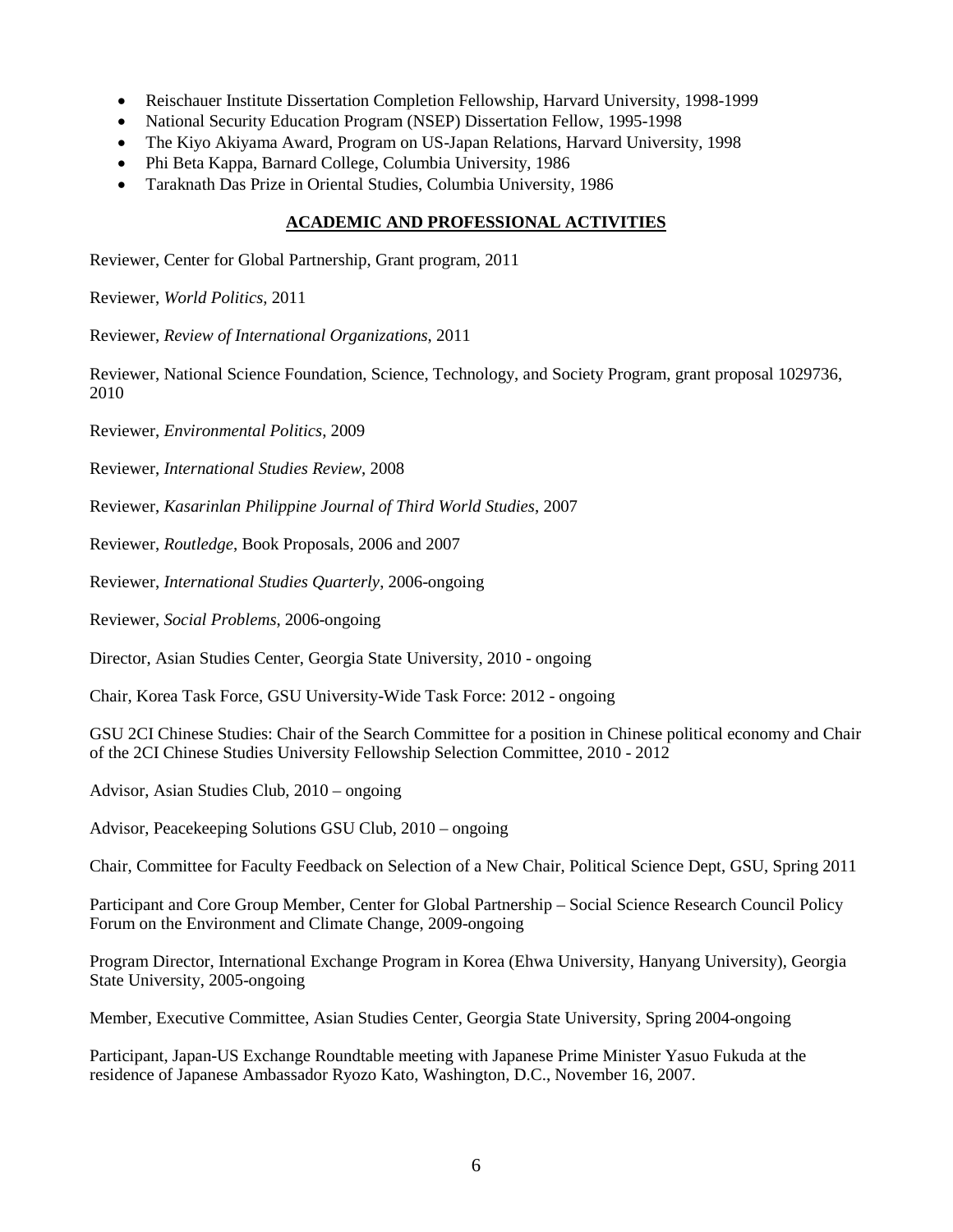Member, International Affairs Merit Review Panel, National Security Education Program (NSEP) Graduate Fellowship, 2005

National Security Education Program (NSEP) Review Committee Member, GSU Office of International Affairs, 2005

Interviewer on Selection Panel, Government of Japan's Exchange and Teaching (JET) Program, Consulate General of Japan in Atlanta, 2005-ongoing

Reviewer, National Science Foundation, grant proposal #0351349. Fall 2003.

Reviewer, *Mobilization: An International Journal*, 2001-ongoing

Translator and Volunteer, official G-8 Summit NGO Center, G-8 Summit in Okinawa, July 19-23, 2000.

Rapporteur and Participant, US-Japan Common Agenda Civil Society Organization Forum, Honolulu, January 17, 2000.

Translator, interpreter and NGO participant with People's Forum 2001 and GLOBE Japan, Third Conference of the Parties to the United Nations Framework Convention on Climate Change (COP3), Kyoto, December 1-11, 1997.

Summer Intern, Japanese Diet, Tokyo, Summer 1994

Summer Intern, Akiyama Inc., Sapporo, Japan, Summer 1992

## **TEACHING EXPERIENCE**

Courses taught at Georgia State University:

| <b>POLS 2401</b> | Global Issues                                           |
|------------------|---------------------------------------------------------|
| POLS 4255        | Politics and Political Economy of East Asia             |
| POLS 4256        | Politics and Political Economy of Japan                 |
| POLS 4490        | NGOs and World Politics                                 |
| POLS 8422        | NGOs and World Politics (graduate seminar)              |
| POLS 8465        | International Relations of East Asia (graduate seminar) |
|                  |                                                         |

## **MEMBERSHIP IN PROFESSIONAL ASSOCIATIONS**

American Political Science Association (APSA), International Studies Association (ISA), Association for Asian Studies (AAS), Association for Research on Nonprofit Organizations and Voluntary Action (ARNOVA)

## **COMMUNITY WORK AND RECOGNITION**

Recipient of the Georgia Asian Times 2013 "Community Spirit" Award for contributions to the Asian American Community in GA

Board of Director At Large and Banquet Co-Chair, Asian/Pacific American Council of GA (APAC), 2012 – ongoing

Member, Thai Association World Center (TAWC), member and TAWC representative on APAC, 2013 ongoing

Member, OCA-GA (2011 – ongoing), and OCA representative on APAC, 2011 - 2012